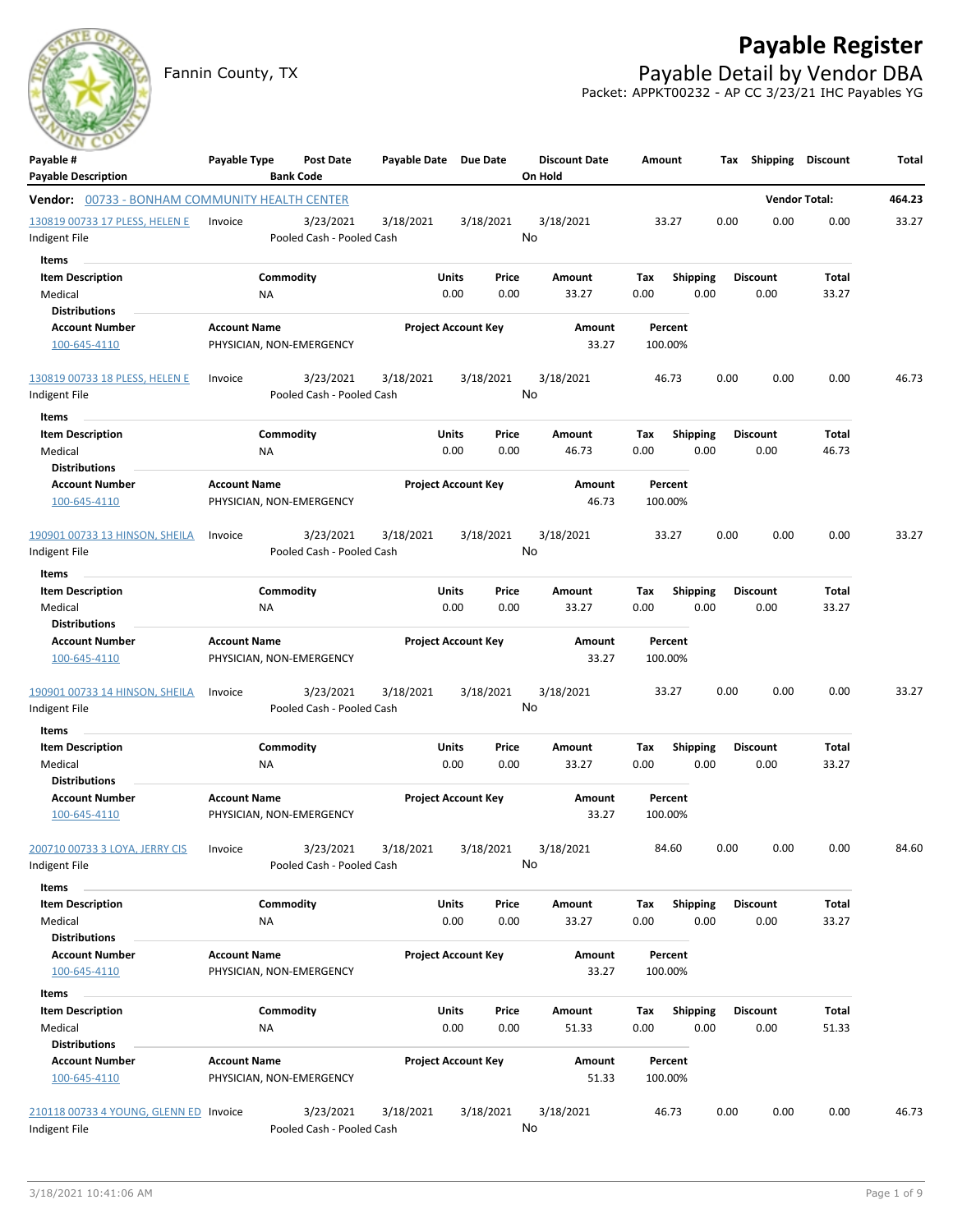| <b>Payable Register</b>                |                                  |                                  |                            |                      |         |                 | Packet: APPKT00232 - AP CC 3/23/21 IHC Payables YG |       |        |
|----------------------------------------|----------------------------------|----------------------------------|----------------------------|----------------------|---------|-----------------|----------------------------------------------------|-------|--------|
| Payable #                              | Payable Type<br><b>Post Date</b> |                                  | Payable Date Due Date      | <b>Discount Date</b> | Amount  |                 | Tax Shipping Discount                              |       | Total  |
| <b>Payable Description</b>             | <b>Bank Code</b>                 |                                  |                            | On Hold              |         |                 |                                                    |       |        |
| Items                                  |                                  |                                  |                            |                      |         |                 |                                                    |       |        |
| <b>Item Description</b>                | Commodity                        |                                  | Units<br>Price             | Amount               | Tax     | <b>Shipping</b> | <b>Discount</b>                                    | Total |        |
| Medical                                | NA                               |                                  | 0.00<br>0.00               | 46.73                | 0.00    | 0.00            | 0.00                                               | 46.73 |        |
| <b>Distributions</b>                   |                                  |                                  |                            |                      |         |                 |                                                    |       |        |
| <b>Account Number</b>                  | <b>Account Name</b>              |                                  | <b>Project Account Key</b> | Amount               |         | Percent         |                                                    |       |        |
| 100-645-4110                           | PHYSICIAN, NON-EMERGENCY         |                                  |                            | 46.73                | 100.00% |                 |                                                    |       |        |
|                                        |                                  |                                  |                            |                      |         |                 |                                                    |       |        |
| 210120 00733 1 MARTIN, REBECCA Invoice | 3/23/2021                        | 3/18/2021                        | 3/18/2021                  | 3/18/2021            |         | 7.84            | 0.00<br>0.00                                       | 0.00  | 7.84   |
| Indigent File                          | Pooled Cash - Pooled Cash        |                                  |                            | No                   |         |                 |                                                    |       |        |
|                                        |                                  |                                  |                            |                      |         |                 |                                                    |       |        |
| Items                                  |                                  |                                  |                            |                      |         |                 |                                                    |       |        |
| <b>Item Description</b>                | Commodity                        |                                  | Units<br>Price             | Amount               | Tax     | Shipping        | Discount                                           | Total |        |
| Medical                                | ΝA                               |                                  | 0.00<br>0.00               | 7.84                 | 0.00    | 0.00            | 0.00                                               | 7.84  |        |
| <b>Distributions</b>                   |                                  |                                  |                            |                      |         |                 |                                                    |       |        |
| <b>Account Number</b>                  | <b>Account Name</b>              |                                  | <b>Project Account Key</b> | Amount               |         | Percent         |                                                    |       |        |
| 100-645-4110                           |                                  | PHYSICIAN, NON-EMERGENCY<br>7.84 |                            | 100.00%              |         |                 |                                                    |       |        |
| 210120 00733 2 MARTIN, REBECCA         | 3/23/2021<br>Invoice             | 3/18/2021                        | 3/18/2021                  | 3/18/2021            | 126.05  |                 | 0.00<br>0.00                                       | 0.00  | 126.05 |
| Indigent File                          | Pooled Cash - Pooled Cash        |                                  |                            | No                   |         |                 |                                                    |       |        |
| Items                                  |                                  |                                  |                            |                      |         |                 |                                                    |       |        |
| <b>Item Description</b>                | Commodity                        |                                  | Units<br>Price             | Amount               | Tax     | <b>Shipping</b> | Discount                                           | Total |        |
| Medical                                | NA                               |                                  | 0.00<br>0.00               | 79.62                | 0.00    | 0.00            | 0.00                                               | 79.62 |        |
| <b>Distributions</b>                   |                                  |                                  |                            |                      |         |                 |                                                    |       |        |
| <b>Account Number</b>                  | <b>Account Name</b>              |                                  | <b>Project Account Key</b> | Amount               |         | Percent         |                                                    |       |        |
|                                        |                                  |                                  |                            | 79.62                |         |                 |                                                    |       |        |
| 100-645-4110                           | PHYSICIAN, NON-EMERGENCY         |                                  |                            |                      | 100.00% |                 |                                                    |       |        |
| Items                                  |                                  |                                  |                            |                      |         |                 |                                                    |       |        |
| <b>Item Description</b>                | Commodity                        |                                  | Units<br>Price             | Amount               | Tax     | <b>Shipping</b> | <b>Discount</b>                                    | Total |        |
| Medical                                | NA                               |                                  | 0.00<br>0.00               | 17.93                | 0.00    | 0.00            | 0.00                                               | 17.93 |        |
| <b>Distributions</b>                   |                                  |                                  |                            |                      |         |                 |                                                    |       |        |
| <b>Account Number</b>                  | <b>Account Name</b>              |                                  | <b>Project Account Key</b> | Amount               |         | Percent         |                                                    |       |        |
| 100-645-4110                           | PHYSICIAN, NON-EMERGENCY         |                                  |                            | 17.93                | 100.00% |                 |                                                    |       |        |
| Items                                  |                                  |                                  |                            |                      |         |                 |                                                    |       |        |
| <b>Item Description</b>                | Commodity                        |                                  | Units<br>Price             | Amount               | Tax     | <b>Shipping</b> | Discount                                           | Total |        |
| Medical                                | NA                               |                                  | 0.00<br>0.00               | 2.52                 | 0.00    | 0.00            | 0.00                                               | 2.52  |        |
| <b>Distributions</b>                   |                                  |                                  |                            |                      |         |                 |                                                    |       |        |
| <b>Account Number</b>                  | <b>Account Name</b>              |                                  | <b>Project Account Key</b> | Amount               |         | Percent         |                                                    |       |        |
|                                        |                                  |                                  |                            | 2.52                 | 100.00% |                 |                                                    |       |        |
| 100-645-4110                           | PHYSICIAN, NON-EMERGENCY         |                                  |                            |                      |         |                 |                                                    |       |        |
| ltems                                  |                                  |                                  |                            |                      |         |                 |                                                    |       |        |
| <b>Item Description</b>                | Commodity                        |                                  | Units<br>Price             | Amount               | Tax     | Shipping        | Discount                                           | Total |        |
| Medical                                | NA                               |                                  | 0.00<br>0.00               | 9.06                 | 0.00    | 0.00            | 0.00                                               | 9.06  |        |
| <b>Distributions</b>                   |                                  |                                  |                            |                      |         |                 |                                                    |       |        |
| <b>Account Number</b>                  | <b>Account Name</b>              |                                  | <b>Project Account Key</b> | Amount               |         | Percent         |                                                    |       |        |
| 100-645-4110                           | PHYSICIAN, NON-EMERGENCY         |                                  |                            | 9.06                 | 100.00% |                 |                                                    |       |        |
| Items                                  |                                  |                                  |                            |                      |         |                 |                                                    |       |        |
| <b>Item Description</b>                | Commodity                        |                                  | Units<br>Price             | Amount               | Tax     | Shipping        | Discount                                           | Total |        |
| Medical                                | ΝA                               |                                  | 0.00<br>0.00               | 4.83                 | 0.00    | 0.00            | 0.00                                               | 4.83  |        |
| <b>Distributions</b>                   |                                  |                                  |                            |                      |         |                 |                                                    |       |        |
| <b>Account Number</b>                  | <b>Account Name</b>              |                                  | <b>Project Account Key</b> | Amount               |         | Percent         |                                                    |       |        |
| 100-645-4110                           | PHYSICIAN, NON-EMERGENCY         |                                  |                            | 4.83                 | 100.00% |                 |                                                    |       |        |
|                                        |                                  |                                  |                            |                      |         |                 |                                                    |       |        |
| Items                                  |                                  |                                  |                            |                      |         |                 |                                                    |       |        |
| <b>Item Description</b>                | Commodity                        |                                  | Units<br>Price             | Amount               | Tax     | <b>Shipping</b> | Discount                                           | Total |        |
| Medical                                | ΝA                               |                                  | 0.00<br>0.00               | 12.09                | 0.00    | 0.00            | 0.00                                               | 12.09 |        |
| <b>Distributions</b>                   |                                  |                                  |                            |                      |         |                 |                                                    |       |        |
| <b>Account Number</b>                  | <b>Account Name</b>              |                                  | <b>Project Account Key</b> | Amount               |         | Percent         |                                                    |       |        |
| 100-645-4110                           | PHYSICIAN, NON-EMERGENCY         |                                  |                            | 12.09                | 100.00% |                 |                                                    |       |        |
| 210120 00733 3 MARTIN, REBECCA Invoice | 3/23/2021                        | 3/18/2021                        | 3/18/2021                  | 3/18/2021            |         | 39.25           | 0.00<br>0.00                                       | 0.00  | 39.25  |
| Indigent File                          | Pooled Cash - Pooled Cash        |                                  |                            | No                   |         |                 |                                                    |       |        |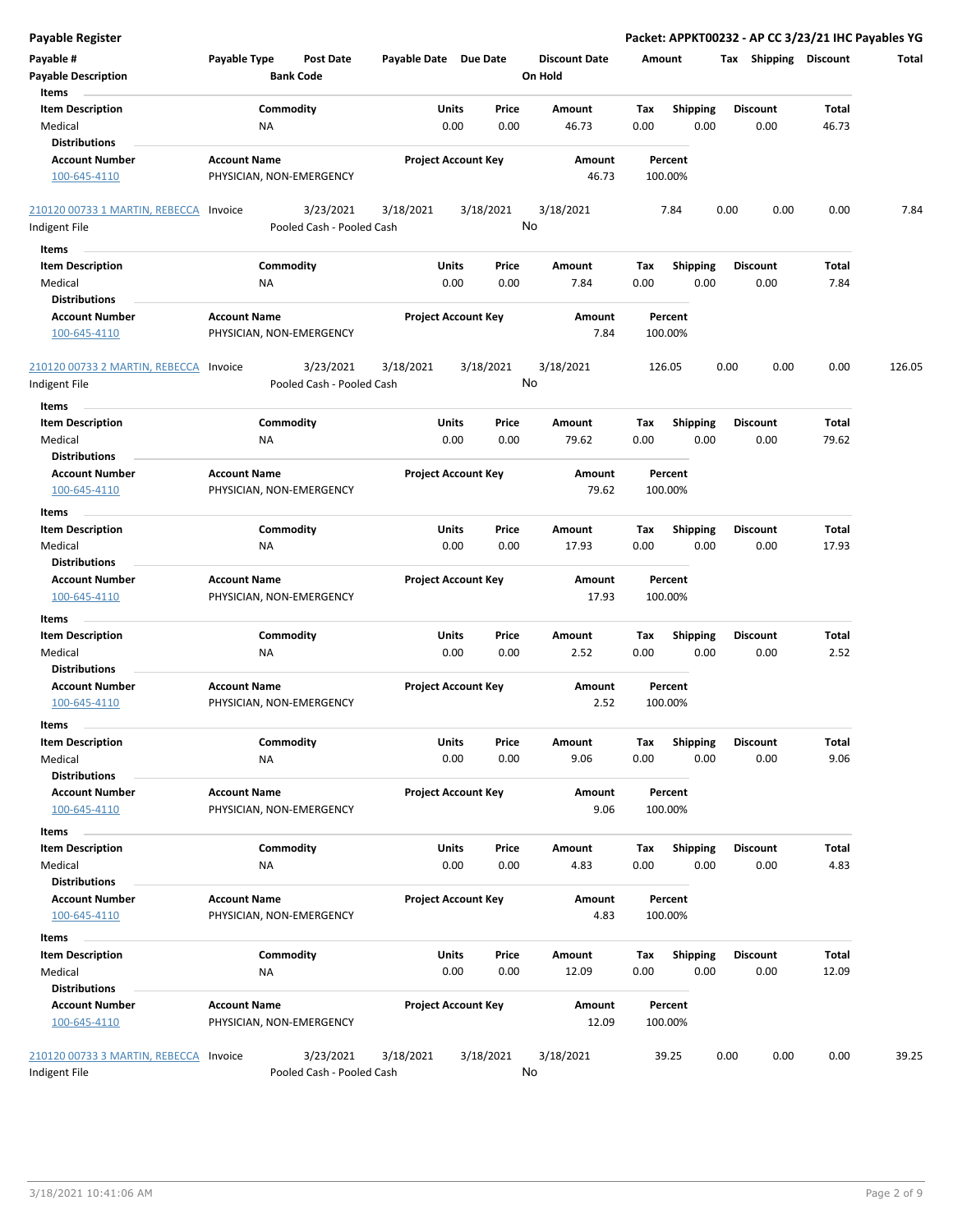**Payable Register Packet: APPKT00232 - AP CC 3/23/21 IHC Payables YG**

| Payable #<br><b>Payable Description</b>         | Payable Type                                    | <b>Post Date</b><br><b>Bank Code</b>   | Payable Date Due Date      |               |               | <b>Discount Date</b><br>On Hold | Amount      |                         | Tax Shipping            | <b>Discount</b>      | Total  |
|-------------------------------------------------|-------------------------------------------------|----------------------------------------|----------------------------|---------------|---------------|---------------------------------|-------------|-------------------------|-------------------------|----------------------|--------|
| Items                                           |                                                 |                                        |                            |               |               |                                 |             |                         |                         |                      |        |
| <b>Item Description</b><br>Medical              | ΝA                                              | Commodity                              |                            | Units<br>0.00 | Price<br>0.00 | Amount<br>5.29                  | Tax<br>0.00 | <b>Shipping</b><br>0.00 | <b>Discount</b><br>0.00 | Total<br>5.29        |        |
| <b>Distributions</b>                            |                                                 |                                        |                            |               |               |                                 |             |                         |                         |                      |        |
| <b>Account Number</b>                           | <b>Account Name</b>                             |                                        | <b>Project Account Key</b> |               |               | Amount                          |             | Percent                 |                         |                      |        |
| 100-645-4110                                    | PHYSICIAN, NON-EMERGENCY                        |                                        |                            |               |               | 5.29                            |             | 100.00%                 |                         |                      |        |
| Items                                           |                                                 |                                        |                            |               |               |                                 |             |                         |                         |                      |        |
| <b>Item Description</b>                         |                                                 | Commodity                              |                            | Units         | Price         | Amount                          | Tax         | <b>Shipping</b>         | <b>Discount</b>         | Total                |        |
| Medical                                         | ΝA                                              |                                        |                            | 0.00          | 0.00          | 8.42                            | 0.00        | 0.00                    | 0.00                    | 8.42                 |        |
| <b>Distributions</b>                            |                                                 |                                        |                            |               |               |                                 |             |                         |                         |                      |        |
| <b>Account Number</b><br>100-645-4110           | <b>Account Name</b><br>PHYSICIAN, NON-EMERGENCY |                                        | <b>Project Account Key</b> |               |               | Amount<br>8.42                  |             | Percent<br>100.00%      |                         |                      |        |
|                                                 |                                                 |                                        |                            |               |               |                                 |             |                         |                         |                      |        |
| Items<br><b>Item Description</b>                |                                                 | Commodity                              |                            | Units         | Price         | Amount                          | Tax         | <b>Shipping</b>         | <b>Discount</b>         | Total                |        |
| Medical                                         | ΝA                                              |                                        |                            | 0.00          | 0.00          | 15.68                           | 0.00        | 0.00                    | 0.00                    | 15.68                |        |
| <b>Distributions</b>                            |                                                 |                                        |                            |               |               |                                 |             |                         |                         |                      |        |
| <b>Account Number</b>                           | <b>Account Name</b>                             |                                        | <b>Project Account Key</b> |               |               | Amount                          |             | Percent                 |                         |                      |        |
| 100-645-4110                                    | PHYSICIAN, NON-EMERGENCY                        |                                        |                            |               |               | 15.68                           |             | 100.00%                 |                         |                      |        |
| Items                                           |                                                 |                                        |                            |               |               |                                 |             |                         |                         |                      |        |
| <b>Item Description</b>                         |                                                 | Commodity                              |                            | Units         | Price         | Amount                          | Tax         | <b>Shipping</b>         | <b>Discount</b>         | Total                |        |
| Medical                                         | ΝA                                              |                                        |                            | 0.00          | 0.00          | 9.86                            | 0.00        | 0.00                    | 0.00                    | 9.86                 |        |
| <b>Distributions</b>                            |                                                 |                                        |                            |               |               |                                 |             |                         |                         |                      |        |
| <b>Account Number</b>                           | <b>Account Name</b>                             |                                        | <b>Project Account Key</b> |               |               | Amount                          |             | Percent                 |                         |                      |        |
| 100-645-4110                                    | PHYSICIAN, NON-EMERGENCY                        |                                        |                            |               |               | 9.86                            |             | 100.00%                 |                         |                      |        |
| 930026 00733 57 ROBERTS, MELIS<br>Indigent File | Invoice                                         | 3/23/2021<br>Pooled Cash - Pooled Cash | 3/18/2021                  | 3/18/2021     | No            | 3/18/2021                       |             | 13.22                   | 0.00<br>0.00            | 0.00                 | 13.22  |
| Items                                           |                                                 |                                        |                            |               |               |                                 |             |                         |                         |                      |        |
| <b>Item Description</b>                         |                                                 | Commodity                              |                            | Units         | Price         | Amount                          | Tax         | <b>Shipping</b>         | <b>Discount</b>         | Total                |        |
| Medical                                         | ΝA                                              |                                        |                            | 0.00          | 0.00          | 13.22                           | 0.00        | 0.00                    | 0.00                    | 13.22                |        |
| <b>Distributions</b>                            |                                                 |                                        |                            |               |               |                                 |             |                         |                         |                      |        |
| <b>Account Number</b><br>100-645-4110           | <b>Account Name</b><br>PHYSICIAN, NON-EMERGENCY |                                        | <b>Project Account Key</b> |               |               | Amount<br>13.22                 |             | Percent<br>100.00%      |                         |                      |        |
| <b>Vendor:</b> 01205 - CONCORD NORTH TEXAS      |                                                 |                                        |                            |               |               |                                 |             |                         |                         | <b>Vendor Total:</b> | 112.35 |
| SO39734 01205 1 PHILLIPS, KELL                  | Invoice                                         | 3/23/2021                              | 3/18/2021                  | 3/18/2021     |               | 3/18/2021                       |             | 112.35                  | 0.00<br>0.00            | 0.00                 | 112.35 |
| Indigent File                                   |                                                 | Pooled Cash - Pooled Cash              |                            |               | No            |                                 |             |                         |                         |                      |        |
| Items                                           |                                                 |                                        |                            |               |               |                                 |             |                         |                         |                      |        |
| <b>Item Description</b>                         |                                                 | Commodity                              |                            | Units         | Price         | Amount                          | Tax         | <b>Shipping</b>         | <b>Discount</b>         | Total                |        |
| Medical                                         | ΝA                                              |                                        |                            | 0.00          | 0.00          | 98.98                           | 0.00        | 0.00                    | 0.00                    | 98.98                |        |
| <b>Distributions</b>                            |                                                 |                                        |                            |               |               |                                 |             |                         |                         |                      |        |
| <b>Account Number</b>                           | <b>Account Name</b>                             |                                        | <b>Project Account Key</b> |               |               | Amount                          |             | Percent                 |                         |                      |        |
| 100-565-4050                                    | PRISONER MEDICAL                                |                                        |                            |               |               | 98.98                           |             | 100.00%                 |                         |                      |        |
| Items                                           |                                                 |                                        |                            |               |               |                                 |             |                         |                         |                      |        |
| <b>Item Description</b>                         |                                                 | Commodity                              |                            | Units         | Price         | Amount                          | Tax         | <b>Shipping</b>         | <b>Discount</b>         | Total                |        |
| Medical                                         | ΝA                                              |                                        |                            | 0.00          | 0.00          | 6.42                            | 0.00        | 0.00                    | 0.00                    | 6.42                 |        |
| <b>Distributions</b>                            |                                                 |                                        | <b>Project Account Key</b> |               |               |                                 |             |                         |                         |                      |        |
| <b>Account Number</b><br>100-565-4050           | <b>Account Name</b><br>PRISONER MEDICAL         |                                        |                            |               |               | Amount<br>6.42                  |             | Percent<br>100.00%      |                         |                      |        |
|                                                 |                                                 |                                        |                            |               |               |                                 |             |                         |                         |                      |        |
| Items                                           |                                                 |                                        |                            |               |               |                                 |             |                         |                         |                      |        |
| <b>Item Description</b><br>Medical              | ΝA                                              | Commodity                              |                            | Units<br>0.00 | Price<br>0.00 | Amount<br>6.95                  | Tax<br>0.00 | <b>Shipping</b><br>0.00 | <b>Discount</b><br>0.00 | Total<br>6.95        |        |
| <b>Distributions</b>                            |                                                 |                                        |                            |               |               |                                 |             |                         |                         |                      |        |
| <b>Account Number</b>                           | <b>Account Name</b>                             |                                        | <b>Project Account Key</b> |               |               | Amount                          |             | Percent                 |                         |                      |        |
| 100-565-4050                                    | PRISONER MEDICAL                                |                                        |                            |               |               | 6.95                            |             | 100.00%                 |                         |                      |        |
|                                                 |                                                 |                                        |                            |               |               |                                 |             |                         |                         |                      |        |
| Vendor: 01223 - CONCORD RADIOLOGY               |                                                 |                                        |                            |               |               |                                 |             |                         |                         | <b>Vendor Total:</b> | 38.76  |
| SO40840 01223 1 ABRAHAM, JONA Invoice           |                                                 | 3/23/2021                              | 3/18/2021                  | 3/18/2021     |               | 3/18/2021                       |             | 38.76                   | 0.00<br>0.00            | 0.00                 | 38.76  |
| Indigent File                                   |                                                 | Pooled Cash - Pooled Cash              |                            |               |               | No                              |             |                         |                         |                      |        |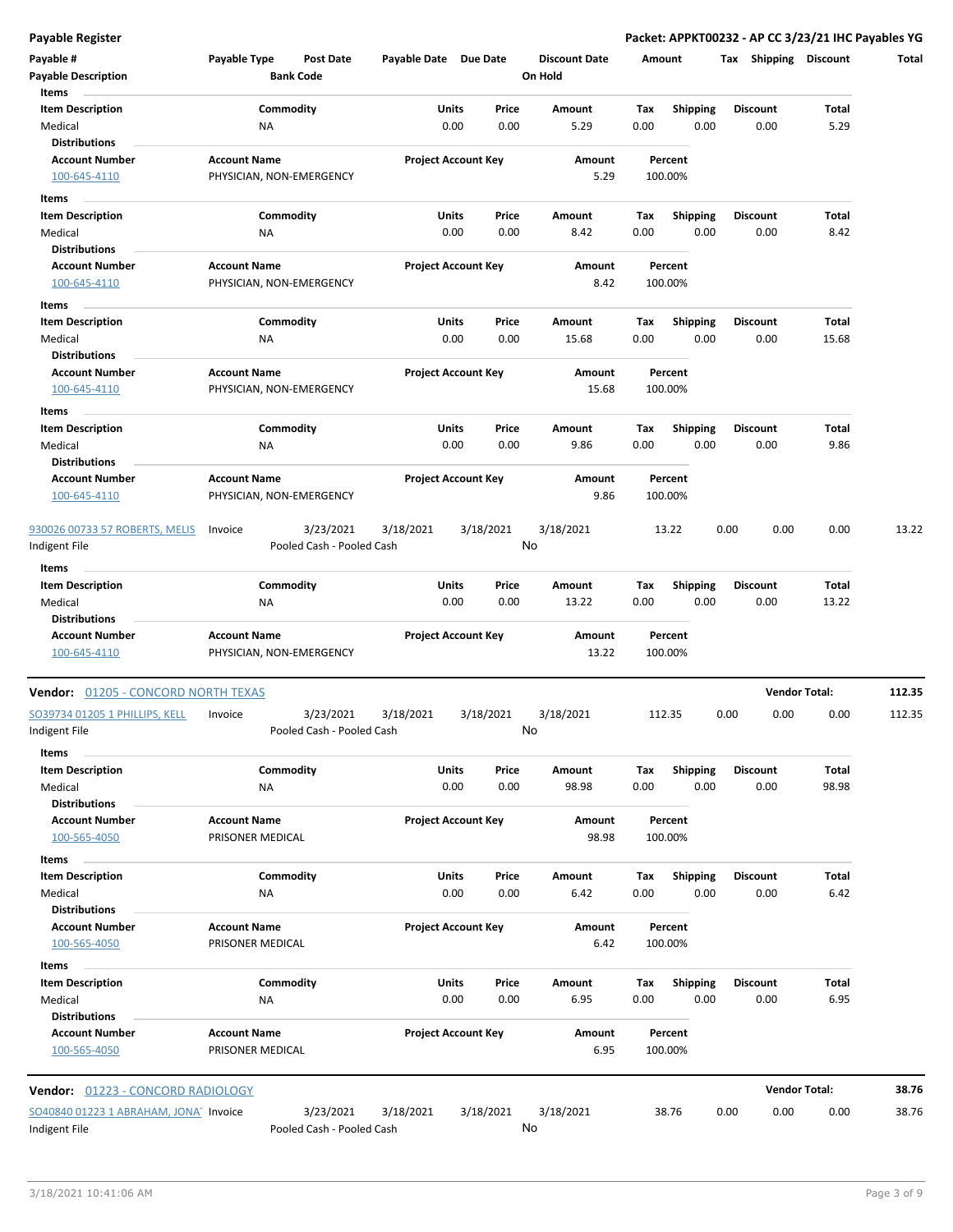**Payable Register Packet: APPKT00232 - AP CC 3/23/21 IHC Payables YG**

| Payable #<br><b>Payable Description</b><br>Items                    | Payable Type                                    | Post Date<br><b>Bank Code</b>          | Payable Date Due Date |                                | <b>Discount Date</b><br>On Hold | Amount      |                         | Shipping<br>Tax         | <b>Discount</b>      | Total  |
|---------------------------------------------------------------------|-------------------------------------------------|----------------------------------------|-----------------------|--------------------------------|---------------------------------|-------------|-------------------------|-------------------------|----------------------|--------|
| <b>Item Description</b><br>Medical                                  | <b>NA</b>                                       | Commodity                              |                       | Units<br>Price<br>0.00<br>0.00 | Amount<br>32.34                 | Tax<br>0.00 | <b>Shipping</b><br>0.00 | <b>Discount</b><br>0.00 | Total<br>32.34       |        |
| <b>Distributions</b><br><b>Account Number</b><br>100-565-4050       | <b>Account Name</b><br>PRISONER MEDICAL         |                                        |                       | <b>Project Account Key</b>     | Amount<br>32.34                 | 100.00%     | Percent                 |                         |                      |        |
| Items                                                               |                                                 |                                        |                       |                                |                                 |             |                         |                         |                      |        |
| <b>Item Description</b><br>Medical<br><b>Distributions</b>          | ΝA                                              | Commodity                              |                       | Units<br>Price<br>0.00<br>0.00 | Amount<br>6.42                  | Tax<br>0.00 | <b>Shipping</b><br>0.00 | <b>Discount</b><br>0.00 | Total<br>6.42        |        |
| <b>Account Number</b><br>100-565-4050                               | <b>Account Name</b><br>PRISONER MEDICAL         |                                        |                       | <b>Project Account Key</b>     | Amount<br>6.42                  | 100.00%     | Percent                 |                         |                      |        |
| <b>Vendor:</b> 00965 - DATA RX MANAGEMENT                           |                                                 |                                        |                       |                                |                                 |             |                         |                         | <b>Vendor Total:</b> | 237.55 |
| 170305 00965 20 MCCOMBS, JOLIN Invoice<br>Indigent File             |                                                 | 3/23/2021<br>Pooled Cash - Pooled Cash | 3/18/2021             | 3/18/2021                      | 3/18/2021<br>No                 | 195.50      |                         | 0.00<br>0.00            | 0.00                 | 195.50 |
| Items<br><b>Item Description</b><br>Medical<br><b>Distributions</b> | <b>NA</b>                                       | Commodity                              |                       | Units<br>Price<br>0.00<br>0.00 | Amount<br>122.67                | Tax<br>0.00 | Shipping<br>0.00        | <b>Discount</b><br>0.00 | Total<br>122.67      |        |
| <b>Account Number</b><br>100-645-4120                               | <b>Account Name</b><br>PRESCRIPTIONS, DRUGS     |                                        |                       | <b>Project Account Key</b>     | Amount<br>122.67                | 100.00%     | Percent                 |                         |                      |        |
| Items                                                               |                                                 |                                        |                       |                                |                                 |             |                         |                         |                      |        |
| <b>Item Description</b><br>Medical<br><b>Distributions</b>          | NA                                              | Commodity                              |                       | Units<br>Price<br>0.00<br>0.00 | Amount<br>72.83                 | Tax<br>0.00 | <b>Shipping</b><br>0.00 | <b>Discount</b><br>0.00 | Total<br>72.83       |        |
| <b>Account Number</b><br>100-645-4120                               | <b>Account Name</b><br>PRESCRIPTIONS, DRUGS     |                                        |                       | <b>Project Account Key</b>     | Amount<br>72.83                 | 100.00%     | Percent                 |                         |                      |        |
| 210222 00965 1 WOODWORTH, SAI Invoice<br>Indigent File              |                                                 | 3/23/2021<br>Pooled Cash - Pooled Cash | 3/18/2021             | 3/18/2021                      | 3/18/2021<br>No                 |             | 32.72                   | 0.00<br>0.00            | 0.00                 | 32.72  |
| Items                                                               |                                                 |                                        |                       |                                |                                 |             |                         |                         |                      |        |
| <b>Item Description</b><br>Medical<br><b>Distributions</b>          | <b>NA</b>                                       | Commodity                              |                       | Units<br>Price<br>0.00<br>0.00 | Amount<br>32.72                 | Tax<br>0.00 | Shipping<br>0.00        | Discount<br>0.00        | Total<br>32.72       |        |
| <b>Account Number</b><br>100-645-4120                               | <b>Account Name</b><br>PRESCRIPTIONS, DRUGS     |                                        |                       | <b>Project Account Key</b>     | Amount<br>32.72                 | 100.00%     | Percent                 |                         |                      |        |
| 930026 00965 80 ROBERTS, MELIS<br>Indigent File                     | Invoice                                         | 3/23/2021<br>Pooled Cash - Pooled Cash | 3/18/2021             | 3/18/2021                      | 3/18/2021<br>No                 |             | 9.33                    | 0.00<br>0.00            | 0.00                 | 9.33   |
| Items                                                               |                                                 |                                        |                       |                                |                                 |             |                         |                         |                      |        |
| <b>Item Description</b><br>Medical<br><b>Distributions</b>          | NA                                              | Commodity                              |                       | Units<br>Price<br>0.00<br>0.00 | Amount<br>9.33                  | Tax<br>0.00 | <b>Shipping</b><br>0.00 | <b>Discount</b><br>0.00 | Total<br>9.33        |        |
| <b>Account Number</b><br>100-645-4090                               | <b>Account Name</b><br><b>DIABETIC SUPPLIES</b> |                                        |                       | <b>Project Account Key</b>     | Amount<br>9.33                  | 100.00%     | Percent                 |                         |                      |        |
| Vendor: 01239 - Greenville Cardio & Internal Medicine               |                                                 |                                        |                       |                                |                                 |             |                         |                         | <b>Vendor Total:</b> | 6.42   |
| 170305 01239 1 MCCOMBS, JOLIND Invoice<br>Indigent File             |                                                 | 3/23/2021<br>Pooled Cash - Pooled Cash | 3/18/2021             | 3/18/2021                      | 3/18/2021<br>No                 |             | 6.42                    | 0.00<br>0.00            | 0.00                 | 6.42   |
| Items                                                               |                                                 |                                        |                       |                                |                                 |             |                         |                         |                      |        |
| <b>Item Description</b><br>Medical<br><b>Distributions</b>          | ΝA                                              | Commodity                              |                       | Units<br>Price<br>0.00<br>0.00 | Amount<br>6.42                  | Tax<br>0.00 | <b>Shipping</b><br>0.00 | <b>Discount</b><br>0.00 | Total<br>6.42        |        |
| <b>Account Number</b><br>100-645-4110                               | <b>Account Name</b><br>PHYSICIAN, NON-EMERGENCY |                                        |                       | <b>Project Account Key</b>     | Amount<br>6.42                  | 100.00%     | Percent                 |                         |                      |        |

**Vendor:** 01240 - Healthtexas Provider Network **Vendor Total: 12.84**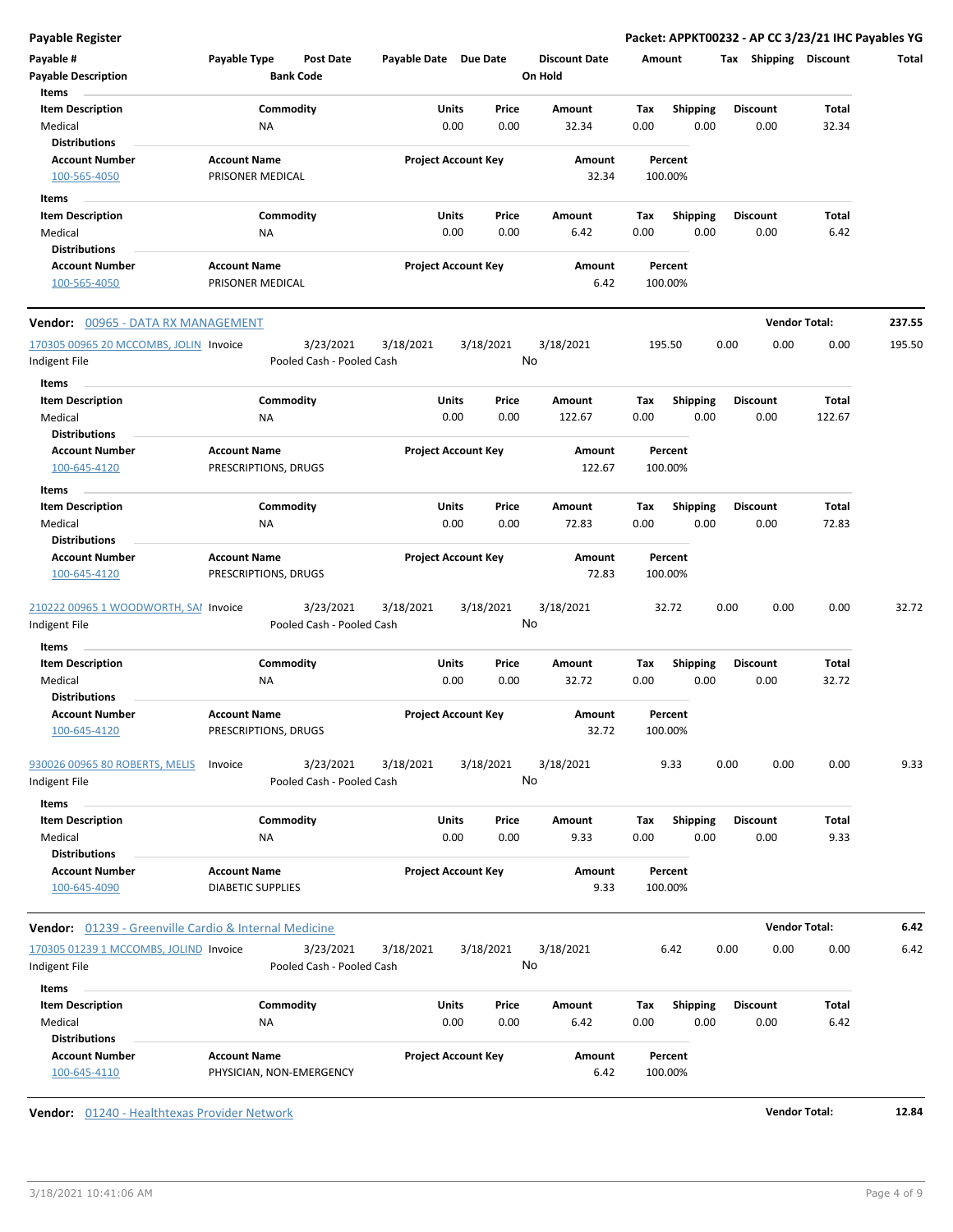| Payable Register                                                    |                     |                                        |              |                            |               |                                 |             |                         |      |                         | Packet: APPKT00232 - AP CC 3/23/21 IHC Payables YG |        |
|---------------------------------------------------------------------|---------------------|----------------------------------------|--------------|----------------------------|---------------|---------------------------------|-------------|-------------------------|------|-------------------------|----------------------------------------------------|--------|
| Payable #<br><b>Payable Description</b>                             | Payable Type        | <b>Post Date</b><br><b>Bank Code</b>   | Payable Date | <b>Due Date</b>            |               | <b>Discount Date</b><br>On Hold | Amount      |                         |      | Tax Shipping Discount   |                                                    | Total  |
| 211216 01240 1 CLEMENT, EUGENE Invoice<br>Indigent File             |                     | 3/23/2021<br>Pooled Cash - Pooled Cash | 3/18/2021    | 3/18/2021                  |               | 3/18/2021<br>No                 |             | 12.84                   | 0.00 | 0.00                    | 0.00                                               | 12.84  |
| Items<br><b>Item Description</b><br>Medical                         |                     | Commodity<br><b>NA</b>                 |              | Units<br>0.00              | Price<br>0.00 | Amount<br>6.42                  | Tax<br>0.00 | <b>Shipping</b><br>0.00 |      | <b>Discount</b><br>0.00 | Total<br>6.42                                      |        |
| <b>Distributions</b><br><b>Account Number</b><br>100-645-4110       | <b>Account Name</b> | PHYSICIAN, NON-EMERGENCY               |              | <b>Project Account Key</b> |               | Amount<br>6.42                  |             | Percent<br>100.00%      |      |                         |                                                    |        |
| Items<br><b>Item Description</b>                                    |                     | Commodity                              |              | Units                      | Price         | Amount                          | Tax         | <b>Shipping</b>         |      | <b>Discount</b>         | Total                                              |        |
| Medical<br><b>Distributions</b>                                     |                     | ΝA                                     |              | 0.00                       | 0.00          | 6.42                            | 0.00        | 0.00                    |      | 0.00                    | 6.42                                               |        |
| <b>Account Number</b><br>100-645-4110                               | <b>Account Name</b> | PHYSICIAN, NON-EMERGENCY               |              | <b>Project Account Key</b> |               | Amount<br>6.42                  |             | Percent<br>100.00%      |      |                         |                                                    |        |
| Vendor: 01234 - Mark Viktor Silver PLLC                             |                     |                                        |              |                            |               |                                 |             |                         |      |                         | <b>Vendor Total:</b>                               | 46.73  |
| 130819 01234 4 PLESS, HELEN ED<br>Indigent File                     | Invoice             | 3/23/2021<br>Pooled Cash - Pooled Cash | 3/18/2021    | 3/18/2021                  |               | 3/18/2021<br>No                 |             | 46.73                   | 0.00 | 0.00                    | 0.00                                               | 46.73  |
| Items<br><b>Item Description</b><br>Medical<br><b>Distributions</b> |                     | Commodity<br><b>NA</b>                 |              | Units<br>0.00              | Price<br>0.00 | Amount<br>46.73                 | Тах<br>0.00 | <b>Shipping</b><br>0.00 |      | <b>Discount</b><br>0.00 | Total<br>46.73                                     |        |
| <b>Account Number</b><br>100-645-4110                               | <b>Account Name</b> | PHYSICIAN, NON-EMERGENCY               |              | <b>Project Account Key</b> |               | Amount<br>46.73                 |             | Percent<br>100.00%      |      |                         |                                                    |        |
| <b>Vendor:</b> 00220 - RED RIVER VALLEY RADIOLOGY AND               |                     |                                        |              |                            |               |                                 |             |                         |      |                         | <b>Vendor Total:</b>                               | 51.86  |
| 211115 00220 2 JOHNSON, TIFFAN Invoice<br>Indigent File             |                     | 3/23/2021<br>Pooled Cash - Pooled Cash | 3/18/2021    | 3/18/2021                  |               | 3/18/2021<br>No                 |             | 51.86                   | 0.00 | 0.00                    | 0.00                                               | 51.86  |
| <b>Items</b>                                                        |                     |                                        |              |                            |               |                                 |             |                         |      |                         |                                                    |        |
| <b>Item Description</b><br>Medical<br><b>Distributions</b>          |                     | Commodity<br><b>NA</b>                 |              | Units<br>0.00              | Price<br>0.00 | Amount<br>51.86                 | Tax<br>0.00 | <b>Shipping</b><br>0.00 |      | <b>Discount</b><br>0.00 | Total<br>51.86                                     |        |
| <b>Account Number</b><br>100-645-4110                               | <b>Account Name</b> | PHYSICIAN, NON-EMERGENCY               |              | <b>Project Account Key</b> |               | Amount<br>51.86                 |             | Percent<br>100.00%      |      |                         |                                                    |        |
| <b>Vendor:</b> <u>01099 - RGB EYE ASSOCIATES</u>                    |                     |                                        |              |                            |               |                                 |             |                         |      |                         | <b>Vendor Total:</b>                               | 524.77 |
| 211114 01099 4 SCOTT, MARK BRI<br>Indigent File                     | Invoice             | 3/23/2021<br>Pooled Cash - Pooled Cash | 3/18/2021    | 3/18/2021                  |               | 3/18/2021<br>No                 |             | 22.50                   | 0.00 | 0.00                    | 0.00                                               | 22.50  |
| Items<br><b>Item Description</b><br>Medical<br><b>Distributions</b> |                     | Commodity<br><b>NA</b>                 |              | Units<br>0.00              | Price<br>0.00 | Amount<br>22.50                 | Tax<br>0.00 | <b>Shipping</b><br>0.00 |      | <b>Discount</b><br>0.00 | Total<br>22.50                                     |        |
| <b>Account Number</b><br>100-645-4110                               | <b>Account Name</b> | PHYSICIAN, NON-EMERGENCY               |              | <b>Project Account Key</b> |               | Amount<br>22.50                 |             | Percent<br>100.00%      |      |                         |                                                    |        |
| 211114 01099 5 SCOTT, MARK BRI<br>Indigent File                     | Invoice             | 3/23/2021<br>Pooled Cash - Pooled Cash | 3/18/2021    | 3/18/2021                  |               | 3/18/2021<br>No                 |             | 502.27                  | 0.00 | 0.00                    | 0.00                                               | 502.27 |
| Items<br><b>Item Description</b><br>Medical                         |                     | Commodity<br>ΝA                        |              | Units<br>0.00              | Price<br>0.00 | Amount<br>502.27                | Tax<br>0.00 | <b>Shipping</b><br>0.00 |      | <b>Discount</b><br>0.00 | Total<br>502.27                                    |        |
| <b>Distributions</b><br><b>Account Number</b><br>100-645-4110       | <b>Account Name</b> | PHYSICIAN, NON-EMERGENCY               |              | <b>Project Account Key</b> |               | Amount<br>502.27                |             | Percent<br>100.00%      |      |                         |                                                    |        |
| <b>Vendor:</b> 01200 - RICHMOND, HUNTER MD                          |                     |                                        |              |                            |               |                                 |             |                         |      |                         | <b>Vendor Total:</b>                               | 293.86 |
| 201205 01200 3 LOYA, SHANNON D Invoice<br>Indigent File             |                     | 3/23/2021<br>Pooled Cash - Pooled Cash | 3/18/2021    | 3/18/2021                  |               | 3/18/2021<br>No                 |             | 46.73                   | 0.00 | 0.00                    | 0.00                                               | 46.73  |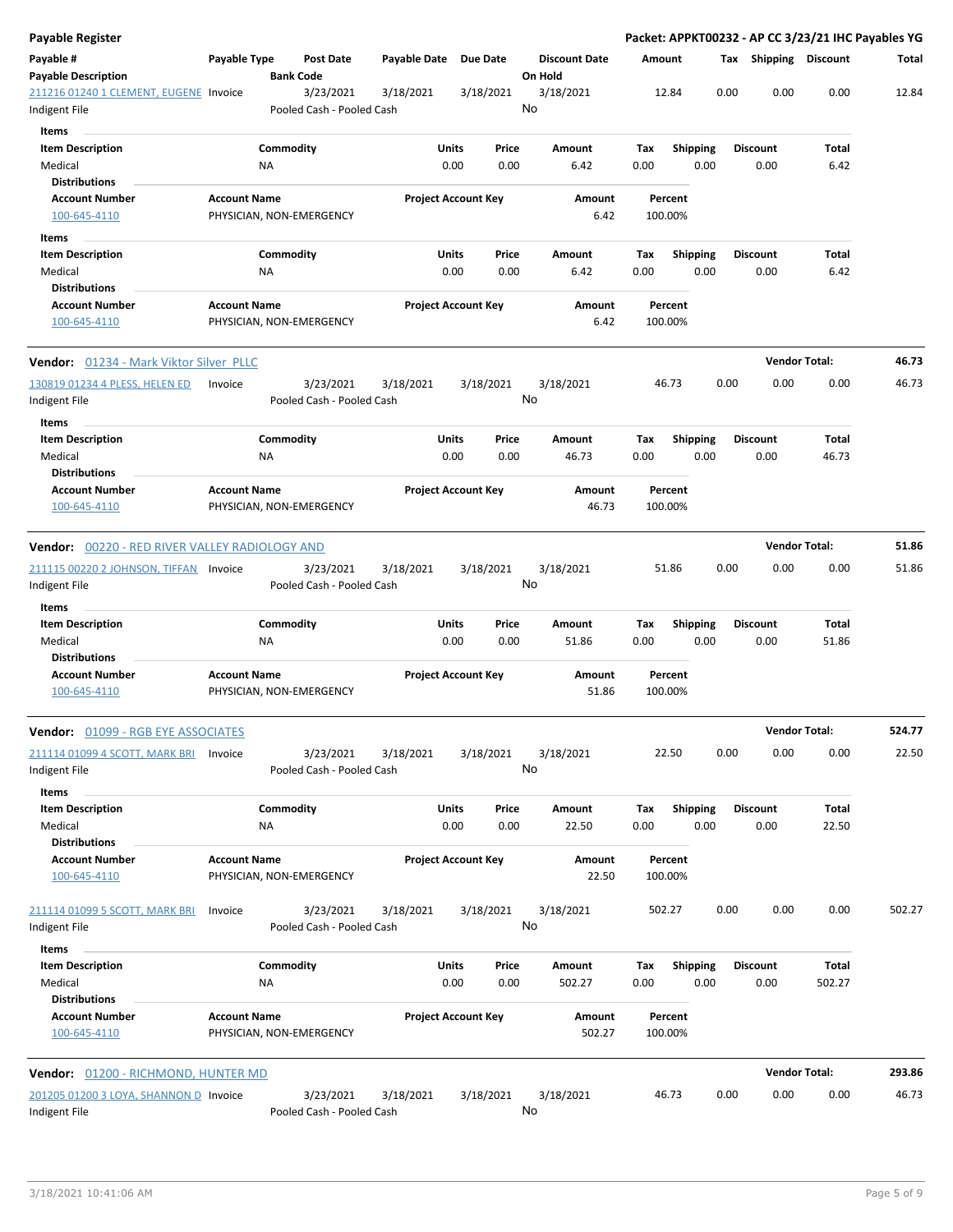| <b>Payable Register</b>                             |                                                   |                            |       |                      | Packet: APPKT00232 - AP CC 3/23/21 IHC Payables YG |      |                       |                      |        |
|-----------------------------------------------------|---------------------------------------------------|----------------------------|-------|----------------------|----------------------------------------------------|------|-----------------------|----------------------|--------|
| Payable #                                           | Payable Type<br><b>Post Date</b>                  | Payable Date Due Date      |       | <b>Discount Date</b> | Amount                                             |      | Tax Shipping Discount |                      | Total  |
| <b>Payable Description</b>                          | <b>Bank Code</b>                                  |                            |       | On Hold              |                                                    |      |                       |                      |        |
| Items                                               |                                                   |                            |       |                      |                                                    |      |                       |                      |        |
| <b>Item Description</b>                             | Commodity                                         | Units                      | Price | Amount               | Tax<br><b>Shipping</b>                             |      | <b>Discount</b>       | Total                |        |
| Medical                                             | <b>NA</b>                                         | 0.00                       | 0.00  | 46.73                | 0.00<br>0.00                                       |      | 0.00                  | 46.73                |        |
| <b>Distributions</b>                                |                                                   |                            |       |                      |                                                    |      |                       |                      |        |
| <b>Account Number</b>                               | <b>Account Name</b>                               | <b>Project Account Key</b> |       | Amount               | Percent                                            |      |                       |                      |        |
| 100-645-4110                                        | PHYSICIAN, NON-EMERGENCY                          |                            |       | 46.73                | 100.00%                                            |      |                       |                      |        |
| 201205 01200 4 LOYA, SHANNON D Invoice              | 3/23/2021                                         | 3/18/2021<br>3/18/2021     |       | 3/18/2021            | 192.72                                             | 0.00 | 0.00                  | 0.00                 | 192.72 |
| Indigent File                                       | Pooled Cash - Pooled Cash                         |                            | No    |                      |                                                    |      |                       |                      |        |
| Items                                               |                                                   |                            |       |                      |                                                    |      |                       |                      |        |
| <b>Item Description</b>                             | Commodity                                         | Units                      | Price | Amount               | <b>Shipping</b><br>Tax                             |      | <b>Discount</b>       | Total                |        |
| Medical                                             | ΝA                                                | 0.00                       | 0.00  | 76.98                | 0.00<br>0.00                                       |      | 0.00                  | 76.98                |        |
| <b>Distributions</b>                                |                                                   |                            |       |                      |                                                    |      |                       |                      |        |
| <b>Account Number</b>                               | <b>Account Name</b>                               | <b>Project Account Key</b> |       | Amount               | Percent                                            |      |                       |                      |        |
| 100-645-4110                                        | PHYSICIAN, NON-EMERGENCY                          |                            |       | 76.98                | 100.00%                                            |      |                       |                      |        |
| Items                                               |                                                   |                            |       |                      |                                                    |      |                       |                      |        |
| <b>Item Description</b>                             | Commodity                                         | Units                      | Price | Amount               | Tax<br><b>Shipping</b>                             |      | <b>Discount</b>       | Total                |        |
| Medical                                             | <b>NA</b>                                         | 0.00                       | 0.00  | 31.01                | 0.00<br>0.00                                       |      | 0.00                  | 31.01                |        |
| <b>Distributions</b>                                |                                                   |                            |       |                      |                                                    |      |                       |                      |        |
| <b>Account Number</b>                               | <b>Account Name</b>                               | <b>Project Account Key</b> |       | Amount               | Percent                                            |      |                       |                      |        |
| 100-645-4110                                        | PHYSICIAN, NON-EMERGENCY                          |                            |       | 31.01                | 100.00%                                            |      |                       |                      |        |
| Items                                               |                                                   |                            |       |                      |                                                    |      |                       |                      |        |
| <b>Item Description</b>                             | Commodity                                         | Units                      | Price | Amount               | Tax<br><b>Shipping</b>                             |      | <b>Discount</b>       | Total                |        |
| Medical                                             | <b>NA</b>                                         | 0.00                       | 0.00  | 79.12                | 0.00<br>0.00                                       |      | 0.00                  | 79.12                |        |
| <b>Distributions</b>                                |                                                   |                            |       |                      |                                                    |      |                       |                      |        |
| <b>Account Number</b>                               | <b>Account Name</b>                               | <b>Project Account Key</b> |       | Amount               | Percent                                            |      |                       |                      |        |
| 100-645-4110                                        | PHYSICIAN, NON-EMERGENCY                          |                            |       | 79.12                | 100.00%                                            |      |                       |                      |        |
| Items                                               |                                                   |                            |       |                      |                                                    |      |                       |                      |        |
| <b>Item Description</b>                             | Commodity                                         | Units                      | Price | Amount               | <b>Shipping</b><br>Тах                             |      | <b>Discount</b>       | Total                |        |
| Medical                                             | NA                                                | 0.00                       | 0.00  | 5.61                 | 0.00<br>0.00                                       |      | 0.00                  | 5.61                 |        |
| <b>Distributions</b>                                |                                                   |                            |       |                      |                                                    |      |                       |                      |        |
| <b>Account Number</b>                               | <b>Account Name</b>                               | <b>Project Account Key</b> |       | Amount               | Percent                                            |      |                       |                      |        |
| 100-645-4110                                        | PHYSICIAN, NON-EMERGENCY                          |                            |       | 5.61                 | 100.00%                                            |      |                       |                      |        |
| 210901 01200 1 HAYES, JUSTIN W                      | 3/23/2021<br>Invoice                              | 3/18/2021<br>3/18/2021     |       | 3/18/2021            | 54.41                                              | 0.00 | 0.00                  | 0.00                 | 54.41  |
| Indigent File                                       | Pooled Cash - Pooled Cash                         |                            | No    |                      |                                                    |      |                       |                      |        |
| Items                                               |                                                   |                            |       |                      |                                                    |      |                       |                      |        |
| <b>Item Description</b>                             | Commodity                                         | Units                      | Price | Amount               | Shipping<br>Tax                                    |      | <b>Discount</b>       | Total                |        |
| Medical                                             | ΝA                                                | 0.00                       | 0.00  | 54.41                | 0.00<br>0.00                                       |      | 0.00                  | 54.41                |        |
| <b>Distributions</b>                                |                                                   |                            |       |                      |                                                    |      |                       |                      |        |
| <b>Account Number</b>                               | <b>Account Name</b>                               | <b>Project Account Key</b> |       | Amount               | Percent                                            |      |                       |                      |        |
| 100-645-4110                                        | PHYSICIAN, NON-EMERGENCY                          |                            |       | 54.41                | 100.00%                                            |      |                       |                      |        |
| Vendor: 01171 - SHERMAN MD PROVIDER INC             |                                                   |                            |       |                      |                                                    |      |                       | <b>Vendor Total:</b> | 660.25 |
|                                                     |                                                   |                            |       |                      |                                                    |      |                       |                      |        |
| SO39307 01171 11 KYLE, KAYLA<br>Indigent File       | Invoice<br>3/23/2021<br>Pooled Cash - Pooled Cash | 3/18/2021<br>3/18/2021     | No    | 3/18/2021            | 660.25                                             | 0.00 | 0.00                  | 0.00                 | 660.25 |
|                                                     |                                                   |                            |       |                      |                                                    |      |                       |                      |        |
| Items                                               |                                                   |                            |       |                      |                                                    |      |                       |                      |        |
| <b>Item Description</b>                             | Commodity                                         | Units                      | Price | Amount               | Shipping<br>Tax                                    |      | <b>Discount</b>       | Total                |        |
| Medical<br><b>Distributions</b>                     | NA                                                | 0.00                       | 0.00  | 660.25               | 0.00<br>0.00                                       |      | 0.00                  | 660.25               |        |
| <b>Account Number</b>                               | <b>Account Name</b>                               | <b>Project Account Key</b> |       | Amount               | Percent                                            |      |                       |                      |        |
| 100-565-4050                                        | PRISONER MEDICAL                                  |                            |       | 660.25               | 100.00%                                            |      |                       |                      |        |
|                                                     |                                                   |                            |       |                      |                                                    |      |                       |                      |        |
| <b>Vendor: 00322 - SHERMAN RADIOLOGY ASSOCIATES</b> |                                                   |                            |       |                      |                                                    |      |                       | <b>Vendor Total:</b> | 29.40  |
| 211007 00322 1 STAILEY, POLLY                       | 3/23/2021<br>Invoice                              | 3/18/2021<br>3/18/2021     |       | 3/18/2021            | 29.40                                              | 0.00 | 0.00                  | 0.00                 | 29.40  |
| Indigent File                                       | Pooled Cash - Pooled Cash                         |                            | No    |                      |                                                    |      |                       |                      |        |
|                                                     |                                                   |                            |       |                      |                                                    |      |                       |                      |        |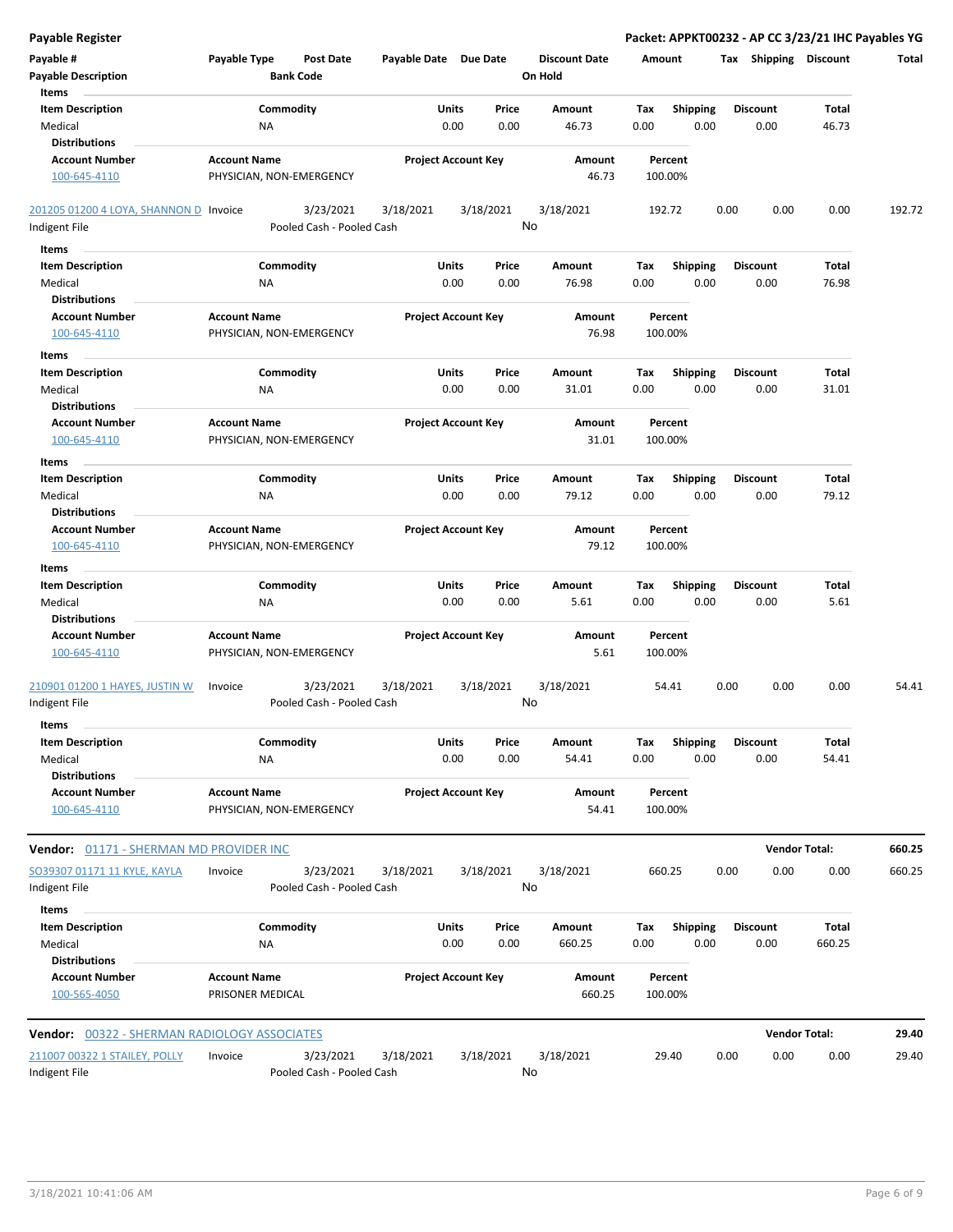| <b>Payable Register</b>                            |                                             |                            |           |                      | Packet: APPKT00232 - AP CC 3/23/21 IHC Payables YG |                       |                      |           |
|----------------------------------------------------|---------------------------------------------|----------------------------|-----------|----------------------|----------------------------------------------------|-----------------------|----------------------|-----------|
| Payable #                                          | Payable Type<br><b>Post Date</b>            | Payable Date Due Date      |           | <b>Discount Date</b> | Amount                                             | Tax Shipping Discount |                      | Total     |
| <b>Payable Description</b>                         | <b>Bank Code</b>                            |                            |           | On Hold              |                                                    |                       |                      |           |
| Items                                              |                                             |                            |           |                      |                                                    |                       |                      |           |
| <b>Item Description</b>                            | Commodity                                   | Units                      | Price     | Amount               | <b>Shipping</b><br>Tax                             | <b>Discount</b>       | Total                |           |
| Medical                                            | <b>NA</b>                                   | 0.00                       | 0.00      | 29.40                | 0.00<br>0.00                                       | 0.00                  | 29.40                |           |
| <b>Distributions</b>                               |                                             |                            |           |                      |                                                    |                       |                      |           |
|                                                    |                                             |                            |           |                      |                                                    |                       |                      |           |
| <b>Account Number</b>                              | <b>Account Name</b>                         | <b>Project Account Key</b> |           | Amount               | Percent                                            |                       |                      |           |
| 100-645-4110                                       | PHYSICIAN, NON-EMERGENCY                    |                            |           | 29.40                | 100.00%                                            |                       |                      |           |
| Vendor: 01061 - TEXOMA MEDICAL CENTER              |                                             |                            |           |                      |                                                    |                       | <b>Vendor Total:</b> | 1,306.97  |
| 200709 01061 3 WALLACE, MARSH/ Invoice             | 3/23/2021                                   | 3/18/2021                  | 3/18/2021 | 3/18/2021            | 1,306.97                                           | 0.00<br>0.00          | 0.00                 | 1,306.97  |
| Indigent File                                      | Pooled Cash - Pooled Cash                   |                            |           | No                   |                                                    |                       |                      |           |
| Items                                              |                                             |                            |           |                      |                                                    |                       |                      |           |
|                                                    |                                             |                            |           |                      |                                                    |                       |                      |           |
| <b>Item Description</b>                            | Commodity                                   | Units                      | Price     | Amount               | <b>Shipping</b><br>Tax                             | <b>Discount</b>       | Total                |           |
| Medical                                            | ΝA                                          | 0.00                       | 0.00      | 1,306.97             | 0.00<br>0.00                                       | 0.00                  | 1,306.97             |           |
| <b>Distributions</b>                               |                                             |                            |           |                      |                                                    |                       |                      |           |
| <b>Account Number</b><br>100-645-4140              | <b>Account Name</b><br>HOSPITAL, OUTPATIENT | <b>Project Account Key</b> |           | Amount<br>1,306.97   | Percent<br>100.00%                                 |                       |                      |           |
|                                                    |                                             |                            |           |                      |                                                    |                       |                      |           |
| <b>Vendor:</b> 01241 - The Heart Hospital Baylor   |                                             |                            |           |                      |                                                    |                       | <b>Vendor Total:</b> | 10,366.79 |
| 211216 01241 1 CLEMENT, EUGENE Invoice             | 3/23/2021                                   | 3/18/2021                  | 3/18/2021 | 3/18/2021            | 10,366.79                                          | 0.00<br>0.00          | 0.00                 | 10,366.79 |
| Indigent File                                      | Pooled Cash - Pooled Cash                   |                            |           | No                   |                                                    |                       |                      |           |
| Items                                              |                                             |                            |           |                      |                                                    |                       |                      |           |
| <b>Item Description</b>                            | Commodity                                   | Units                      | Price     | Amount               | <b>Shipping</b><br>Tax                             | <b>Discount</b>       | Total                |           |
| Medical                                            | ΝA                                          | 0.00                       | 0.00      | 10,366.79            | 0.00<br>0.00                                       | 0.00                  | 10,366.79            |           |
| Distributions                                      |                                             |                            |           |                      |                                                    |                       |                      |           |
| <b>Account Number</b>                              | <b>Account Name</b>                         | <b>Project Account Key</b> |           | Amount               | Percent                                            |                       |                      |           |
| 100-645-4140                                       | HOSPITAL, OUTPATIENT                        |                            |           | 10,366.79            | 100.00%                                            |                       |                      |           |
|                                                    |                                             |                            |           |                      |                                                    |                       |                      |           |
| <b>Vendor: 01177 - TMC BONHAM HOSPITAL</b>         |                                             |                            |           |                      |                                                    |                       | <b>Vendor Total:</b> | 2,024.40  |
| 210324 01177 1 BRESHERS, KELLI                     | 3/23/2021<br>Invoice                        | 3/18/2021                  | 3/18/2021 | 3/18/2021            | 1,879.65                                           | 0.00<br>0.00          | 0.00                 | 1,879.65  |
| Indigent File                                      | Pooled Cash - Pooled Cash                   |                            |           | No                   |                                                    |                       |                      |           |
|                                                    |                                             |                            |           |                      |                                                    |                       |                      |           |
| Items                                              |                                             |                            |           |                      |                                                    |                       |                      |           |
| <b>Item Description</b>                            | Commodity                                   | Units                      | Price     | Amount               | <b>Shipping</b><br>Tax                             | <b>Discount</b>       | Total                |           |
| Medical                                            | <b>NA</b>                                   | 0.00                       | 0.00      | 1,879.65             | 0.00<br>0.00                                       | 0.00                  | 1,879.65             |           |
| Distributions                                      |                                             |                            |           |                      |                                                    |                       |                      |           |
| Account Number                                     | <b>Account Name</b>                         | <b>Project Account Key</b> |           | Amount               | Percent                                            |                       |                      |           |
| 100-645-4140                                       | HOSPITAL, OUTPATIENT                        |                            |           | 1,879.65             | 100.00%                                            |                       |                      |           |
|                                                    |                                             |                            |           |                      |                                                    |                       |                      |           |
| 211115 01177 1 JOHNSON, TIFFAN Invoice             | 3/23/2021                                   | 3/18/2021                  | 3/18/2021 | 3/18/2021            | 144.75                                             | 0.00<br>0.00          | 0.00                 | 144.75    |
| Indigent File                                      | Pooled Cash - Pooled Cash                   |                            |           | No                   |                                                    |                       |                      |           |
| Items                                              |                                             |                            |           |                      |                                                    |                       |                      |           |
| <b>Item Description</b>                            | Commodity                                   | Units                      | Price     | Amount               | <b>Shipping</b><br>Tax                             | <b>Discount</b>       | Total                |           |
| Medical                                            | NA                                          | 0.00                       | 0.00      | 144.75               | 0.00<br>0.00                                       | 0.00                  | 144.75               |           |
| <b>Distributions</b>                               |                                             |                            |           |                      |                                                    |                       |                      |           |
| <b>Account Number</b>                              | <b>Account Name</b>                         | <b>Project Account Key</b> |           | Amount               | Percent                                            |                       |                      |           |
| 100-645-4140                                       | HOSPITAL, OUTPATIENT                        |                            |           | 144.75               | 100.00%                                            |                       |                      |           |
|                                                    |                                             |                            |           |                      |                                                    |                       |                      |           |
| Vendor: 00633 - WILSON N JONES REGIONAL MED CENTER |                                             |                            |           |                      |                                                    |                       | <b>Vendor Total:</b> | 563.38    |
| 211217 00633 1 BOWEN, RONALD L Invoice             | 3/23/2021                                   | 3/18/2021                  | 3/18/2021 | 3/18/2021            | 563.38                                             | 0.00<br>0.00          | 0.00                 | 563.38    |
| Indigent File                                      | Pooled Cash - Pooled Cash                   |                            |           | No                   |                                                    |                       |                      |           |
|                                                    |                                             |                            |           |                      |                                                    |                       |                      |           |
| Items                                              |                                             |                            |           |                      |                                                    |                       |                      |           |
| <b>Item Description</b>                            | Commodity                                   | Units                      | Price     | Amount               | Tax<br><b>Shipping</b>                             | <b>Discount</b>       | Total                |           |
| Medical                                            | NA                                          | 0.00                       | 0.00      | 563.38               | 0.00<br>0.00                                       | 0.00                  | 563.38               |           |
| <b>Distributions</b>                               |                                             |                            |           |                      |                                                    |                       |                      |           |
| <b>Account Number</b>                              | <b>Account Name</b>                         | <b>Project Account Key</b> |           | Amount               | Percent                                            |                       |                      |           |
| 100-645-4140                                       | HOSPITAL, OUTPATIENT                        |                            |           | 563.38               | 100.00%                                            |                       |                      |           |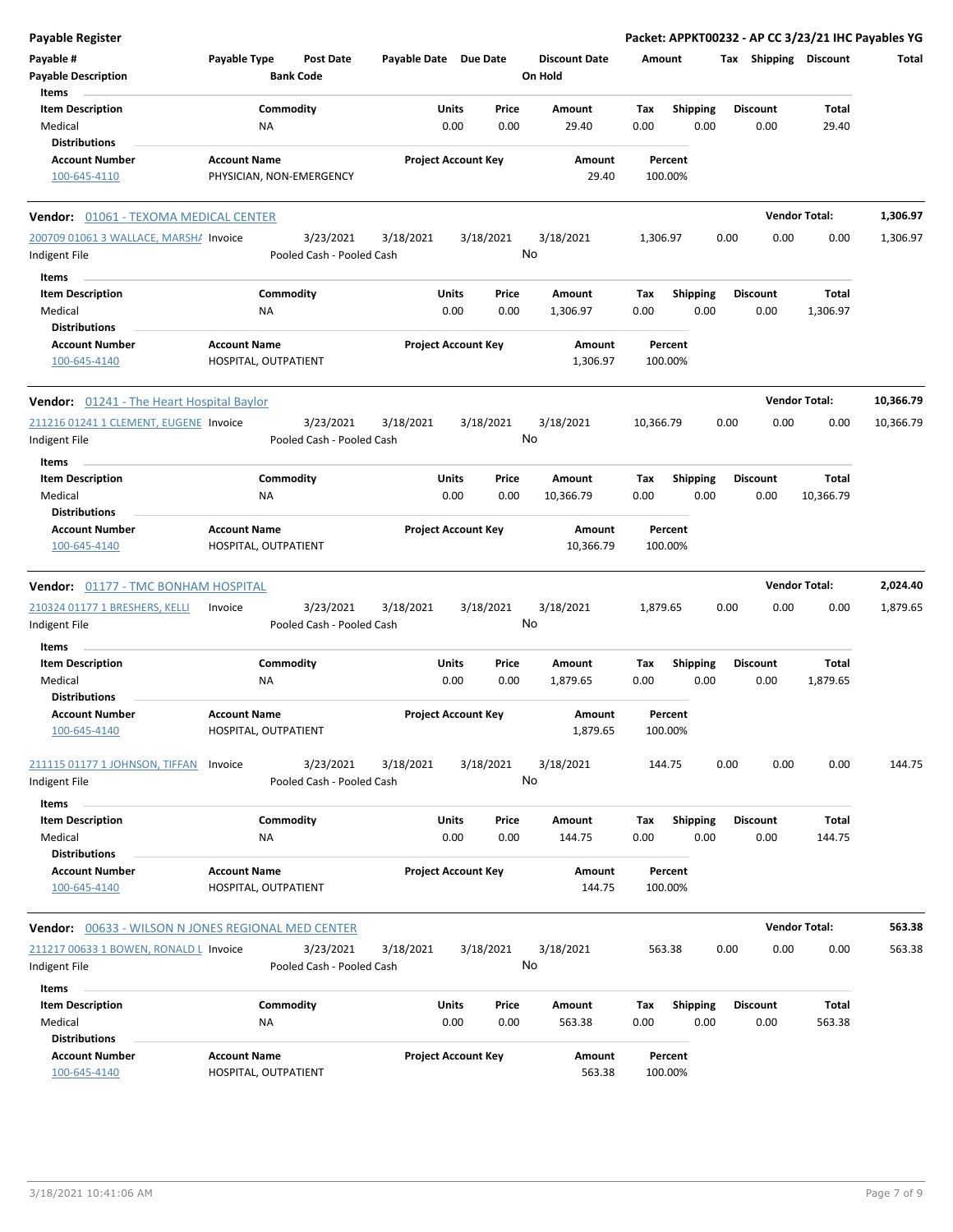## Payable Summary

| Type    | Count               | Gross     | Tax  | <b>Shipping</b> | <b>Discount</b> | Total     | <b>Manual Payment</b> | <b>Balance</b> |
|---------|---------------------|-----------|------|-----------------|-----------------|-----------|-----------------------|----------------|
| Invoice | ⊥ ب                 | 16.740.56 | 0.00 | 0.00            | 0.00            | 16.740.56 | 0.00                  | 16,740.56      |
|         | <b>Grand Total:</b> | 16,740.56 | 0.00 | 0.00            | 0.00            | 16.740.56 | 0.00                  | 16,740.56      |